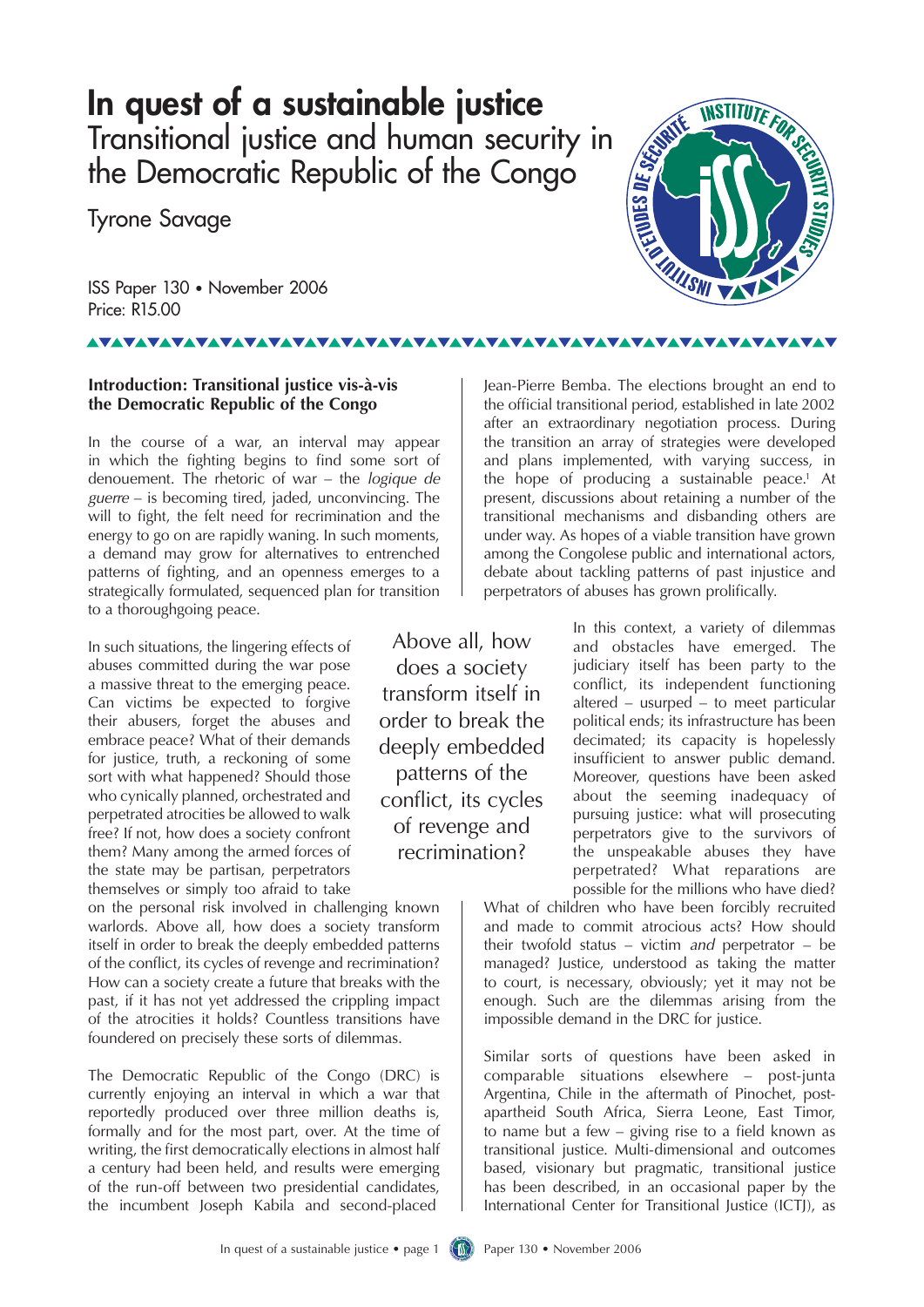"the combination of policies that countries transitioning from authoritarian rule or conflict to democracy decide to implement in order to address past human rights violations".2 These policies can include "the investigation and publication of the causes and effects of widespread and systematic human rights violations; appropriate measures to establish criminal and civil responsibility on the part of the state and individuals; the provision of material and symbolic reparations for victims; and legal and institutional reforms aimed at preventing a recurrence".3 Otherwise stated, among the various dimensions integral to establishing justice in transitional societies, the following are salient:

- Recovery of the truth about the past and making it a matter of public record.
- Accountability, asserted in terms of judicial proceedings.
- Institutional reform that inter alia may involve lustration (removal and barring from public office) of individuals proven to have been responsible for abuses.
- Reparations, which may be material (a lump sum, compensatory payment) or symbolic (memorials, for example).

Some disagreement exists as to whether reconciliation should be understood as a central tenet of transitional justice. Juan Méndez, Argentine lawyer and president of the ICTJ, has argued that reconciliation is not something that can be deliberately pursued. Truth recovery, accountability, institutional reform, and reparations – these are 'controllables' that can be engaged; and if engaged, can, but may not necessarily, produce reconciliation, in Méndez' view. By contrast, Alex Boraine, former deputy chairperson of the South African

Truth and Reconciliation Commission (TRC), argues that reconciliation, like the other four dimensions, is integral to and inextricable from the effective functioning of transitional justice; reconciliation, in turn, can only be understood if examined through the lenses of transitional justice:

Reconciliation stands a better chance and is better understood if victims believe that their grievances are being addressed and that their cry is being heard, that the silence is being broken. Reconciliation can begin when perpetrators are held to account, when truth is sought openly and fearlessly, when institutional reform commences, and when the need for reparations is acknowledged and acted upon.4

Reconciliation understood thus can make a significant contribution to an emerging stability and to the possibility of sustainable security by creating

Unless justice is about people learning to live together in at least minimally decent ways, it is prone to re-igniting deeply embedded patterns of conflict

conditions that promote alternatives to an entrenched pattern of violence and recrimination.

In a similar vein, Charles Villa-Vicencio of the Institute for Justice and Reconciliation (IIR) has observed that a balance is needed in post-conflict societies: too little justice opens the door to personal vendettas; too much justice can leave perpetrators without any option but to fight back in the ways they know best. The *via media* between too little justice and too much is more than a mere compromise, however. It involves a nuanced understanding of reconciliation as a political strategy: it is widely accepted that the assertion of justice is integral to the possibility of reconciliation. Villa-Vicencio highlights the converse – that unless justice is formulated within a reconciliatory framework, unless justice is about people learning to live together in at least minimally decent ways, it is prone to re-igniting deeply embedded patterns of conflict.

With this cautionary note, we turn to prospects for establishing a multi-dimensional transitional justice

> framework in the DRC. Clearly, the situation in this fragile democracy is not yet such that each of the dimensions to transitional justice can be established. Rhetoric around reparations is widespread, for example, yet what is meant by reparations, how such a programme would fit into the nation's overall objectives, and who would pay for it – all this remains inchoate. Advancing public debate on such questions and making practical recommendations is work one might expect of the Congolese truth and reconciliation commission, the *Commission Vérité et Réconciliation* (CVR). As this study will observe, the CVR has achieved little to date that

could form the basis for any reparations programme.

Similarly, the lustration of known perpetrators is a long way off: in early 2005, a number of widely suspected abusers of human rights received highranking military appointments, apparently in exchange for a commitment to demobilise their military groupings. Such trade-offs are both objectionable and part and parcel of everyday life in the powersharing arrangement that has made up the Congolese transition. Again, public discussion on the issue is plentiful and what is needed is a nationally owned process that produces consensus on ways forward.

For the purposes of the present inquiry, therefore, transitional justice is somewhat minimally defined as pertaining to dilemmas and prospects for obtaining justice in the transitional conditions that currently prevail in the DRC. Some dimensions of transitional justice will receive the bulk of the emphasis:

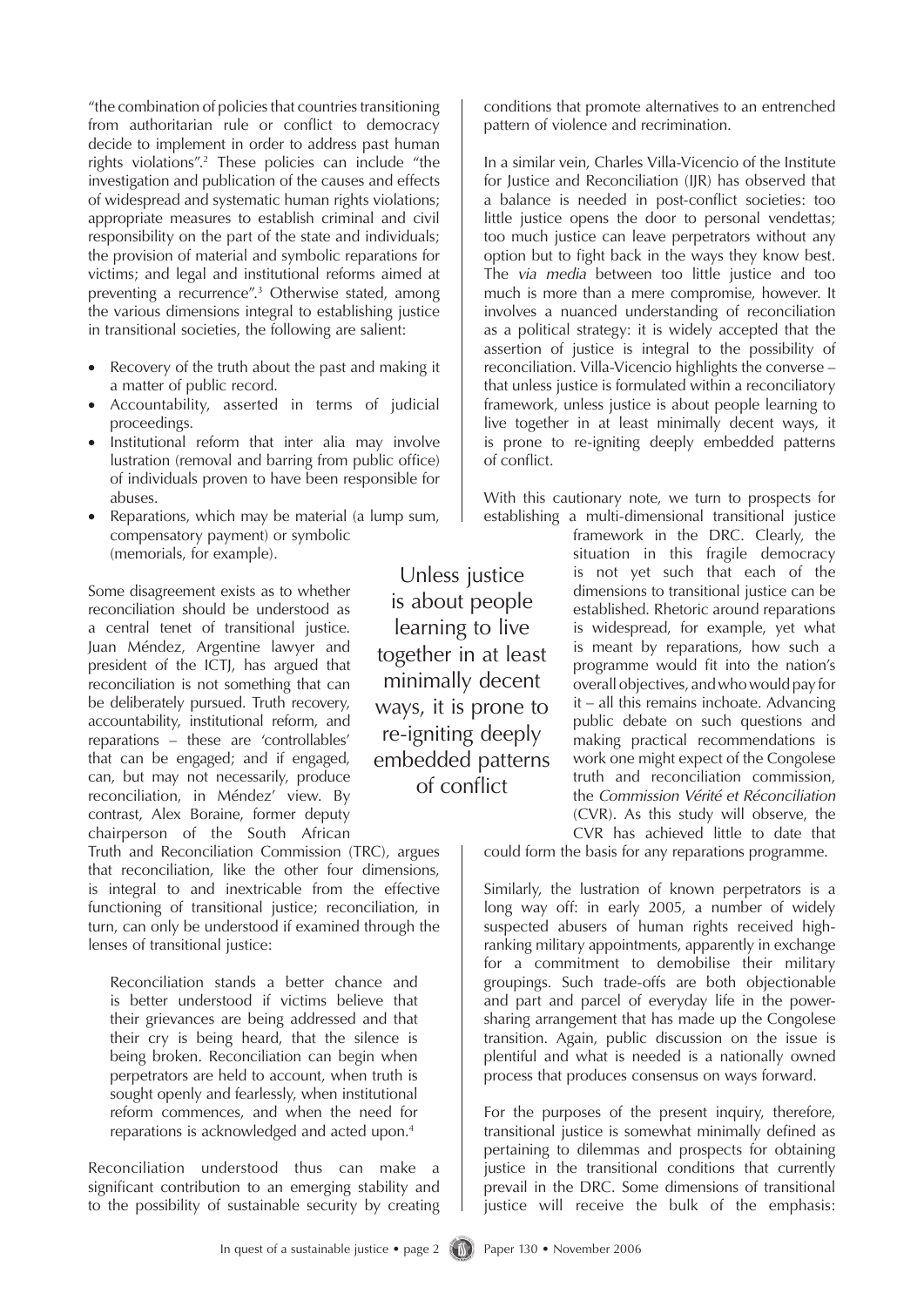specifically, the paper inquires into the possibilities of achieving accountability through prosecutorial process in domestic courts as well as in the fora of international justice; it examines the work of the CVR around truth recovery and reconciliation; finally, it envisages where and when further dimensions of transitional justice might fit into a thoroughgoing framework in which a linkage is established between transitional justice efforts and prospects for conflict transformation, human security and an enduring peace.

Ahead of the critical examination, however, it is necessary to unpack the scale and salient dimensions of the challenge of justice in the DRC. For that, it is necessary to inquire into the history of inchoate efforts to break with coercive rule, the interlocking conflicts that produced a war reported to have cost over three million lives and the broader framework of transitional efforts that have unfolded since 2002.

## **A history of trauma: The challenge of justice in the DRC**

Contemporary transitional justice efforts are set against the backdrop of a daunting, traumatised history shaped by the exploitations of international actors, the intrigue of internal elites, failed attempts at transition, and a continual ebb and flow of myriad interconnected conflicts. Systemic coercion and abuse go at least as far back as the activities of slave traders in the sixteenth and seventeenth centuries. At the Berlin Conference of 1885, King Leopold II of Belgium secured the Congo as his personal possession. The rubber plantations he established were notoriously brutal.5 Eventually, in 1908, the Belgian parliament annexed the

territory, such an embarrassment had Leopold's rule in the Congo become.

Yet the plunder continued, chiefly through state concessions to foreign companies that, in addition to commercial rights, were granted extraordinary administrative and judicial powers in the areas in which they operated. Only in 1933 did the colonial state take control in matters of local administration. Even then, the colonial state and concession companies saw the Congolese locals as labour to be recruited, by force if necessary. The relationship was 'crude and violent'.6 In the decades that followed, a massive *lumpenproletariat* developed, out of which an elite group known as the *évolués* (literally, the developed ones) would begin to agitate for independence and democracy.

A few weeks into its liberation, the country's first democratically elected prime minister, Patrice

Lumumba, was assassinated – apparently with the collusion of Belgium and other Western powers. In the chaos that followed, the United States helped to install military chief Mobutu Sese Seko, and over the next 30 years provided more than US\$400 million in weapons and military training to a kleptocratic Cold War ally notorious for human rights abuses.<sup>7</sup> It was not until the end of the Cold War that, under pressure from opposition and foreign donors, Mobutu declared an end to one-party rule and introduced measures designed to usher in democratic reforms.

Within days, hundreds of political parties were established. In the weeks and months that followed, public demand for comprehensive changes became increasingly vocal, forcing Mobutu, eventually, to accede to a national forum that would debate the issues. The *Conférence Nationale Souveraine* (CNS) brought together 2,850 delegates from over 200 political parties, who, after eight months of debate, reached agreement. In August 1992, an act was promulgated enabling the establishment of a provisional constitution and a transitional government. In terms of

> the act, President Mobutu, as head of state, would be reduced to a figurehead, and a prime minister elected by the CNS would serve as head of government with full executive powers; a provisional legislature would oversee new elections; and an independent judiciary would be established. By the end of the year, the transitional government had begun its work. As the prospect of systematic democratic transition began to come into view, Mobutu fought back, using his control of the military to obstruct the process, intimidate opposition leaders, incite violence and render the country ungovernable. The incipient government found itself unable to restrict Mobutu's

powers, except on paper, and, as the situation worsened, Mobutu instituted alternative arrangements for governance. Savage comments,

Some 35 years after the country's independence and nearly nine decades after the demise of the Congo Free State, the Leopoldian quality of the Mobutist state remained evident in its thoroughly centralized power apparatus, highly personalized style of governance, and readiness to use force whenever circumstances required.<sup>8</sup>

Once again, transition out of the patterns of coercive rule in the Congo had been derailed. The event was formative, however, for members of the political class, who had glimpsed an end to Mobutu's rule and began to position themselves accordingly.

The national dilemmas took on a massive, new dimension in 1994 in the aftermath of the Rwandan



Systemic coercion and abuse go at least as far back as the activities of slave traders in the sixteenth and seventeenth centuries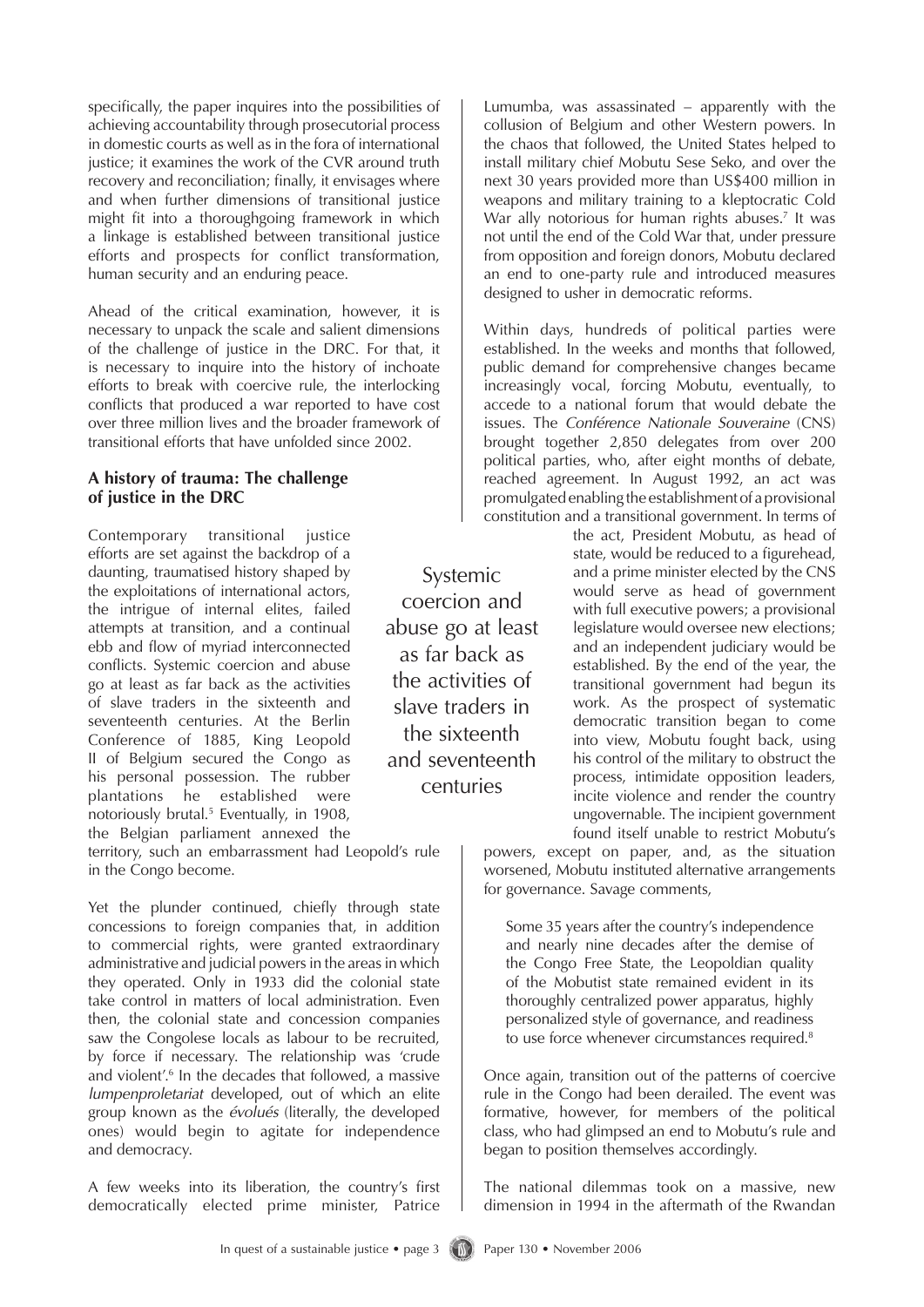genocide. Historically, the dense jungles of the Congo have provided refuge for rebel groups from neighbouring states as well as local groupings disenchanted because they receive little in the way of social services or protection from Kinshasa. As a result, the eastern provinces in particular have been a vortex for conflict, a natural theatre of war. When the Rwandese Patriotic Front (RPF) intervened to stop the genocide, more than a million Hutu refugees fled into the Congo. According to the estimates of aid agency Oxfam, about 9 per cent of the refugees had participated in the genocidal killing. Moreover, these forces used the relief stations set up by international organisations to regroup, re-arm and resume their activities. Mobutu, however, agreed to grant refuge to the fleeing genocidaires, effectively precipitating Rwandan military operations into the DRC. The Swedish International Development Agency notes:

As soon as these forces displayed their intention to mount continuous military incursions back into Rwanda from Congolese soil, the war was there … It should have been seen as obvious from the outset that the new Rwandan government would do whatever necessary to remove this security threat.9

Mobutu had now rendered himself the obstacle to transition within the nation, and the nation had become a refuge of genocidal forces from neighbouring Rwanda. In 1997 Mobutu was overthrown by the *Alliance des forces démocratiques pour la libération du Congo-Zaïre* (AFDL) – a coalition of forces nominally led by veteran Congolese politician Laurent Kabila, sponsored by neighbouring states and comprising a variety of interests, not least Rwanda's determination to apprehend perpetrators of the 1994 genocide.

The prospect of a thoroughgoing transition in the Congo beckoned again – and did so in ways which suggested that a groundbreaking era of cross-border cooperation in the African Great Lakes might be possible. Instead, a war of nightmarish scale and detail unfolded. Battling to manage both the complex of stakeholder interests and an infrastructure decimated by years of corruption and decay, Kabila postponed democratic reform and centralised executive, legislative and military power in his office. Moreover, the jurisdiction of military courts was expanded to include trials of politically active civilians, who were subjected to cruel, inhumane or degrading treatment, torture and even execution. The Kabila regime systematically intimidated political opposition, the press, and the country's civil society and human rights movements.

Crucially too, Kabila failed to juggle national interests with those of his foreign sponsors. In August 1998 Kabila dismissed his foreign advisors. Within days,

the Congo was at war; within a few weeks, most of the country was occupied by foreign forces.<sup>10</sup> In a repeat of the events that produced the overthrow of Mobutu a year earlier, alliances emerged between foreign forces and local opposition groups around the prospect of tackling a dictatorial regime in Kinshasa. The revolt reached the outlying areas of Kinshasa, but was repelled with assistance from Zimbabwe and Angola. Rwandan, Ugandan and insurgent Congolese forces were left stretched across this vast country, and their failed assault turned into a war of occupation and pillage.11

The Congolese inability to resist was not only military. On assuming office, Kabila had allocated numerous positions in government to Rwandan and Ugandan officials who had been integral to his power base. This had unsettled the Congolese political class, including many who had been long-time opponents of Mobutu. They had felt forgotten, displaced and exposed to an array of foreign forces. Now they were needed as part of a national campaign against former allies who were declared to be the enemy within.

Moreover, the continual shifting on the ground of armies, militia and whole communities undid much of the control Kinshasa still exerted over the DRC's mineral and other strategic natural resources: the result was an aggressive pillage of Congolese resources.12 Martin Meredith observes,

Like vultures picking over a carcass, all sides [are] engaged in a scramble for the spoils of war. The Congo imbroglio became not only self-financing but highly profitable for the elite groups of army officers, politicians and businessmen exploiting it … For their part, Rwanda and Uganda, having failed to dislodge [Laurent] Kabila from Kinshasa, turned the eastern Congo into their own fiefdom, plundering it for gold, diamonds, timber, coltan, coffee, cattle, cars and other valuable goods.<sup>13</sup>

The chief casualties were civilian. In the five years of devastating conflict that ensued, over three million people died – either in the fighting or from the malnutrition and disease that ravaged communities fleeing from it.<sup>14</sup>

The second conflict to sweep in from the north-east made manifest the sheer military might of the Congo's neighbours, particularly Rwanda.15 It also brought out the extent to which the integrity of the DRC had been undermined by the creeping decay of state legitimacy and capacity, the impoverishment and disillusionment of the Congolese population, and the fragmentation of elite groups as a result of Mobutu's divide and rule strategy and of the contingencies of Kabila's leadership.

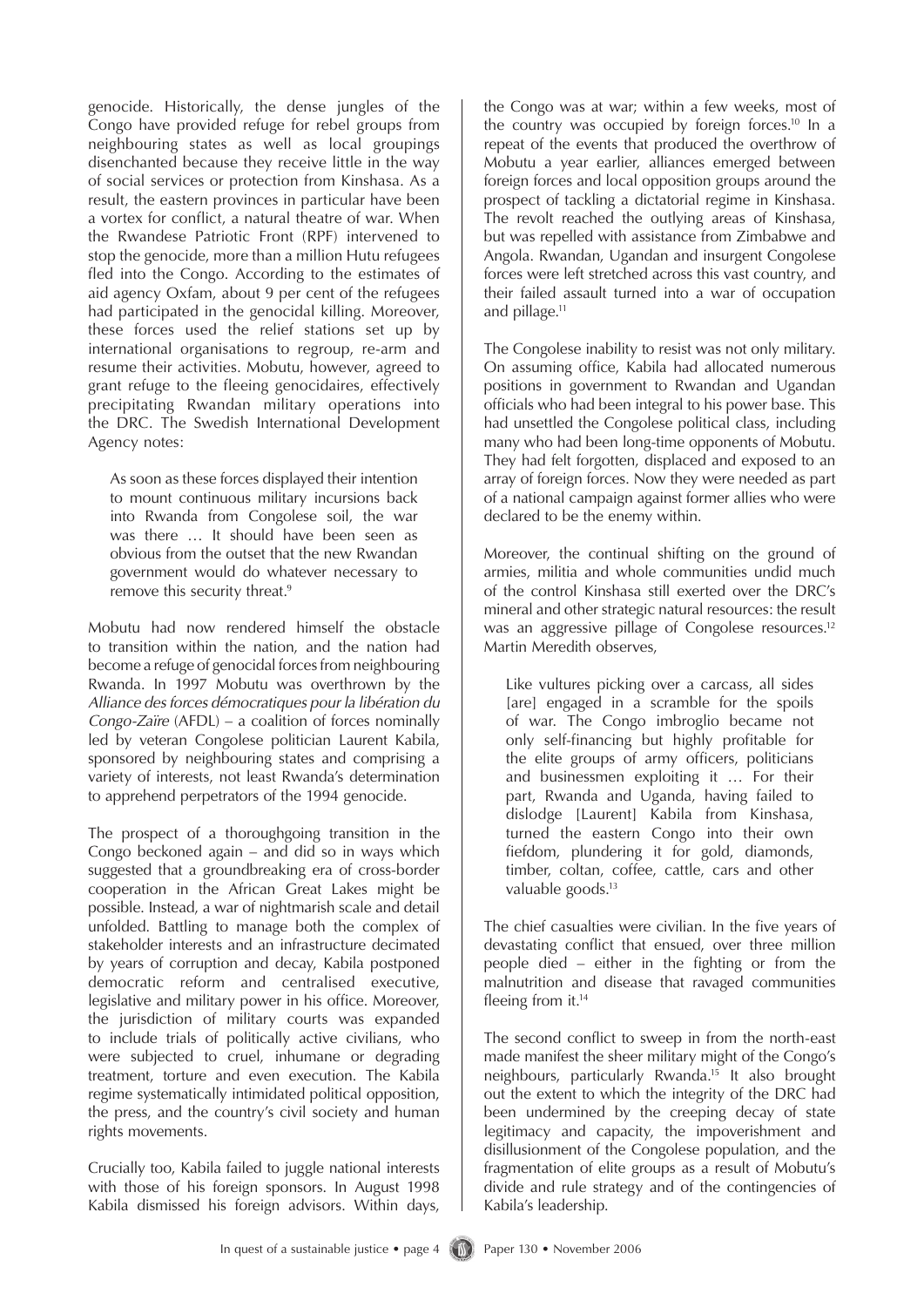After numerous attempts to establish a cease-fire had failed, an agreement was reached in the Zambian capital of Lusaka in July 1999. The Lusaka Peace Accord was signed by the heads of state of Angola, the DRC, Namibia, Rwanda, Uganda and Zimbabwe as well as more than fifty rebel leaders. The agreement achieved little in the short term – apart from a ceasefire that froze the military groupings in the positions they held at the time of the signing, leaving tens of thousands of fighters in the Congo's jungles, resented, aimless and cut off from previous lines of support. It did, however, represent a point of reference shared by all stakeholders in the Great Lakes region.

Slavery, a megalomaniac sovereign, Belgian colonisation, African dictatorship, unrealised transitions and a war that transformed the Congo into a patchwork of fiefdoms – against the backdrop of this traumatised history, Laurent Kabila was assassinated in January 2001 and his son, Joseph, made president.

Widely denounced as dynastic and undemocratic, the appointment marks the turning point in the

conflict. In the days that followed his appointment, Joseph Kabila re-established negotiations with neighbouring states and announced his intention to revive the national dialogue on democratic transition. In early 2002, the Inter-Congolese Dialogue was reestablished at Sun City, bringing together all Congolese political groupings of any significance: government, 19 opposition parties, civil society, the Mayi-Mayi militia, the Ugandan-backed *Mouvement pour la Libération du Cong*o (MLC), and the various factions of the Rwandan-backed *Rassemblement Congolais pour la Démocratie* (RCD). After intense negotiations, consensus

was reached and the Sun City Accord was signed on 19 April 2002. Three months later, the DRC and Rwanda signed the Pretoria Agreement, in which the DRC acknowledged and agreed to tackle the Rwandan rebels that had taken refuge in the Congo. Rwanda, in turn, agreed to withdraw its troops from the country. In September, a similar deal was struck with Uganda.

In December 2002, an agreement that integrated these various settlements into a single, all-embracing document was signed. The *Accord Global et Inclusif* established a transitional constitution for the Congo, ushered in a transitional government based on powersharing, enacted the resolutions adopted at Sun City, and established five transitional institutions: the Truth and Reconciliation Commission, the National Human Rights Observatory, the High Authority of the Media, the Ethics and Anti-Corruption Commission, and the Independent Electoral Commission.

The outcomes of the arrangements have been extremely mixed. Despite a number of horrifying outbursts in the eastern provinces, peace has held in the country as a whole. The various groupings that signed the *Accord Global et Inclusif* have kept to the arrangements through plentiful conjecture and controversy, boosting public faith in the processes of consensual politics. While vast swathes of former fighters remain outside the national disarmament, demobilisation and reintegration process, numerous military groups and militia – among them the Mayi-Mayi warriors – have joined. Threats from the region have been managed, not least the request in late 2005 from the Lord's Resistance Army for refuge in the Congo. The first democratic elections in almost fifty years have been held, the Independent Electoral Commission producing a voters' roll with 25 million registered voters – and this, in a country that has never had a census.

The list of successes could continue. Yet the comprehensive transformation envisioned at the outset has been little realised. The transitional institutions in

> particular have had limited, isolated results. The Ethics and Anti-Corruption Commission has exposed a few highlevel cases of corruption, but a culture of nepotism remains endemic. The National Human Rights Observatory filed a complaint in the military courts of Kinshasa against Jules Mutebusi and Laurent Nkunda, two renegade RCD officers who led their troops in an assault and pillage on Bukavu in June 2004. Despite having been charged with violations of human rights as well as crimes against humanity, Mutebusi and Nkunda continue to walk free, mingling among communities in the eastern Congo, seemingly untouchable.

On the eve of the second round of elections, Nkunda publicly flouted the indictments that had been issued against him.16 The work of the CVR forms a particular focus of the discussion that follows. Suffice it here to close by noting that the conceptualisation, design and implementation of an integrated strategy for recovering truth, establishing accountability, reforming institutions, making reparations to victims and bringing the nation together around the goal of reconciliation – for achieving enough justice, in other words, to break the historically entrenched pattern of conflict – has been utterly elusive and remains a salient task in the post-transitional period.

### **Domestic prosecutions: The challenge of incapacity, inchoate laws and de facto amnesty**

The potential that a thorough reckoning with the past holds for societies seeking to break with deeply embedded patterns of conflict is widely acknowledged.

In quest of a sustainable justice • page 5  $\binom{9}{2}$  Paper 130 • November 2006

The transitional institutions in particular have had limited, isolated results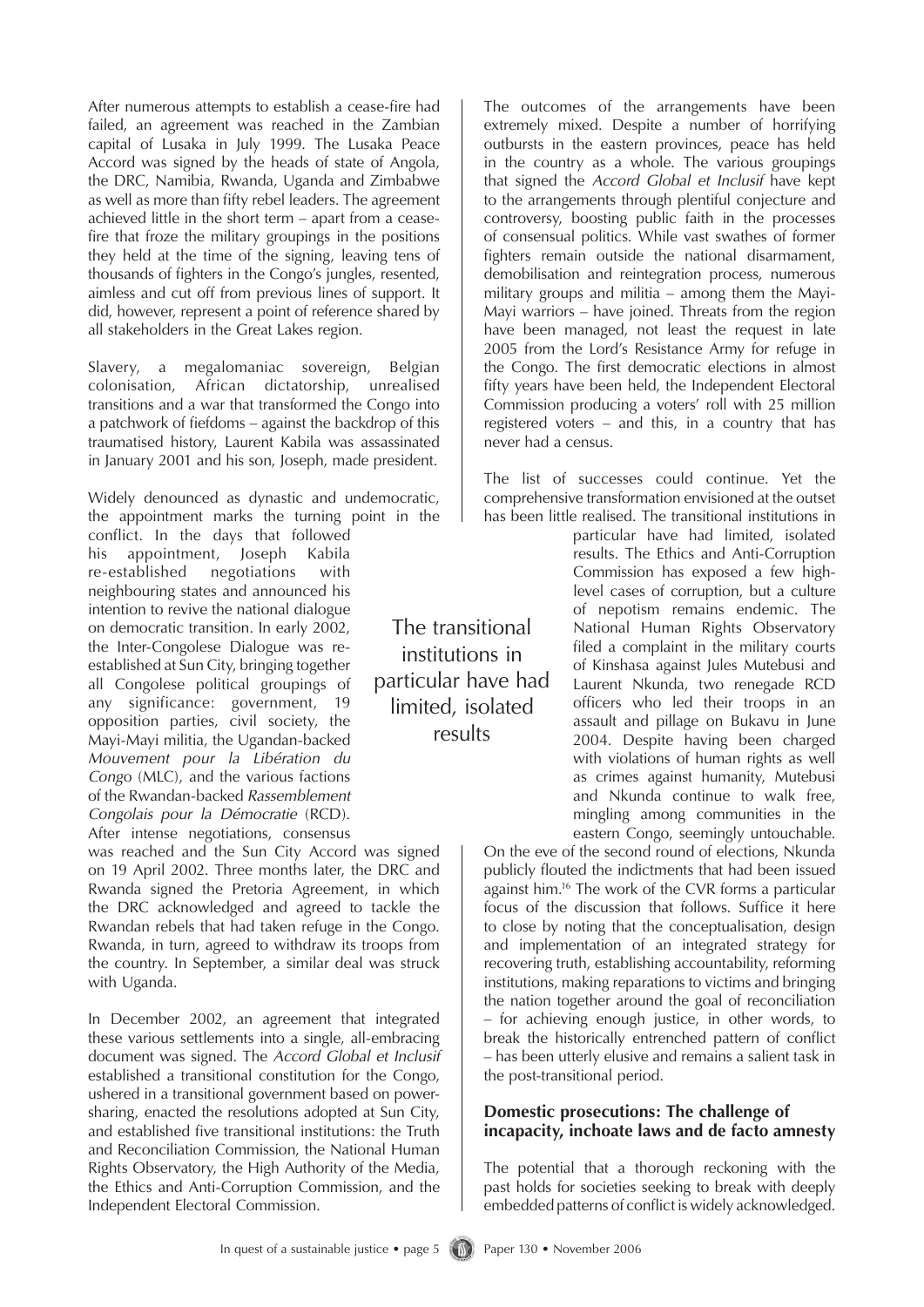Such a reckoning is frequently understood to mean prosecutions.

At the Inter-Congolese Dialogue, participants in the Peace and Reconciliation Commission debated the prospect of prosecutions in the DRC extensively. Among the arguments they presented were that prosecutions were integral to efforts to combat impunity, they would act as a deterrent against similar crimes in future, and proceeding with prosecutions would provide the basis for the possibility of a realistic, national reconciliation process.17

While such reasoning is both plausible and laudable, efforts to secure thoroughgoing justice in other postconflict societies have frequently run into daunting challenges. Neighbouring Rwanda, to cite but one example, was faced with the prospect of trying over 100 000 alleged genocidaires in a legal system that itself was decimated in the destruction that overwhelmed the country between April and July 1994. In post-conflict situations, it is necessary to begin with a candid appraisal of the capacity of the

legal system to meet public demands for justice and to develop a realistic prosecutorial strategy that can meet the sorts of goals articulated at Sun City and contribute to establishing sustainable peace.

Despite the many large-scale atrocities that have occurred in the DRC, particularly since 1998, very few domestic trials have been held. The reasons include the following:

- a lack of judicial independence and capacity;
- problems arising in the application of the law, in particular with regard to statutes of limitation;
- the role assumed by the military courts, particularly since the rule of Laurent Kabila;
- amnesty provisions established as part of the peace accord.

Historically, the Congo's courts have suffered from a virtually total lack of independence. From the colonial courts to Mobutu's machinations to Laurent Kabila's use of the courts to undermine critical opponents, the Congolese judiciary has effectively functioned at the pleasure of the executive since time immemorial. The dearth of capacity to deal with mass violations is evident in various ways. The infrastructure of the judicial system has virtually collapsed, with judges and prosecutors lacking copies of basic legal texts and urgently needing training or re-training. Conspicuously too, few jurisdictions have been established in any formal, effective, methodical way. In May 2004, a massive audit of the justice system in the DRC found

Efforts to secure thoroughgoing justice in other post-conflict societies have frequently run into daunting challenges

that only about 20 per cent of the population had access to the formal justice system.18

A great deal of work has gone into building the capacity of the Congolese judiciary since the accord was signed that ushered in the period of transition. Organisations such as the Human Rights Law Group have been much involved in addressing infrastructural needs, training lawyers and supporting efforts by civil society to tackle sexual and gender-based crimes. The independence of the judiciary has been vigorously debated and is being expanded incrementally, as democratic stability grows and security fears are allayed. Two major domestic trials have unfolded. The Ankoro trial led to the charging of 22 soldiers for mass human rights violations committed in Ankoro, 800 kilometres from Lubumbashi; and in Songo Mboyo, in April 2006, the Military Garrison Court sentenced seven military officers of the armed forces of the DRC to life imprisonment for crimes against humanity. The Songo Mboyo trial drew wide acclaim for two reasons in particular: the process asserted – in a domestic court – the international principle that

> mass rape is a crime against humanity; and second, in a groundbreaking development, it went beyond focusing on the guilt or otherwise of the perpetrators and highlighted the lingering trauma and present needs of the victims. The court ruled that an array of monetary reparations should be made by the state to victims. Such trials are intended to help restore public faith in the rule of law in the DRC. They also reflect a growing dialogue between Congolese domestic courts, international humanitarian law and the salient preoccupations of transitional justice, not least of which is the impact of justice on victims.

In addition to establishing judicial independence and capacity, law reformers in the DRC have had to tackle the law itself and how it may be applied. The ordinary criminal code says little about mass violations and other crimes of international concern, effectively leaving these with the military courts. A new military criminal code was adopted in November 2002, entering into force in March 2003, which contains provisions on genocide, crimes against humanity and war crimes.19 In keeping with the principle of non-retroactivity, *nullum crimen sine lege* (that is, one may not be convicted of an act that had not been established as a crime at the time the act was committed), acts committed prior to March 2003 are covered by the provisions of a code of military justice established in 1972. However, the definitions of genocide, war crimes, and crimes against humanity in both the 1972 and 2002 legislation are vague and fail to conform to contemporary international

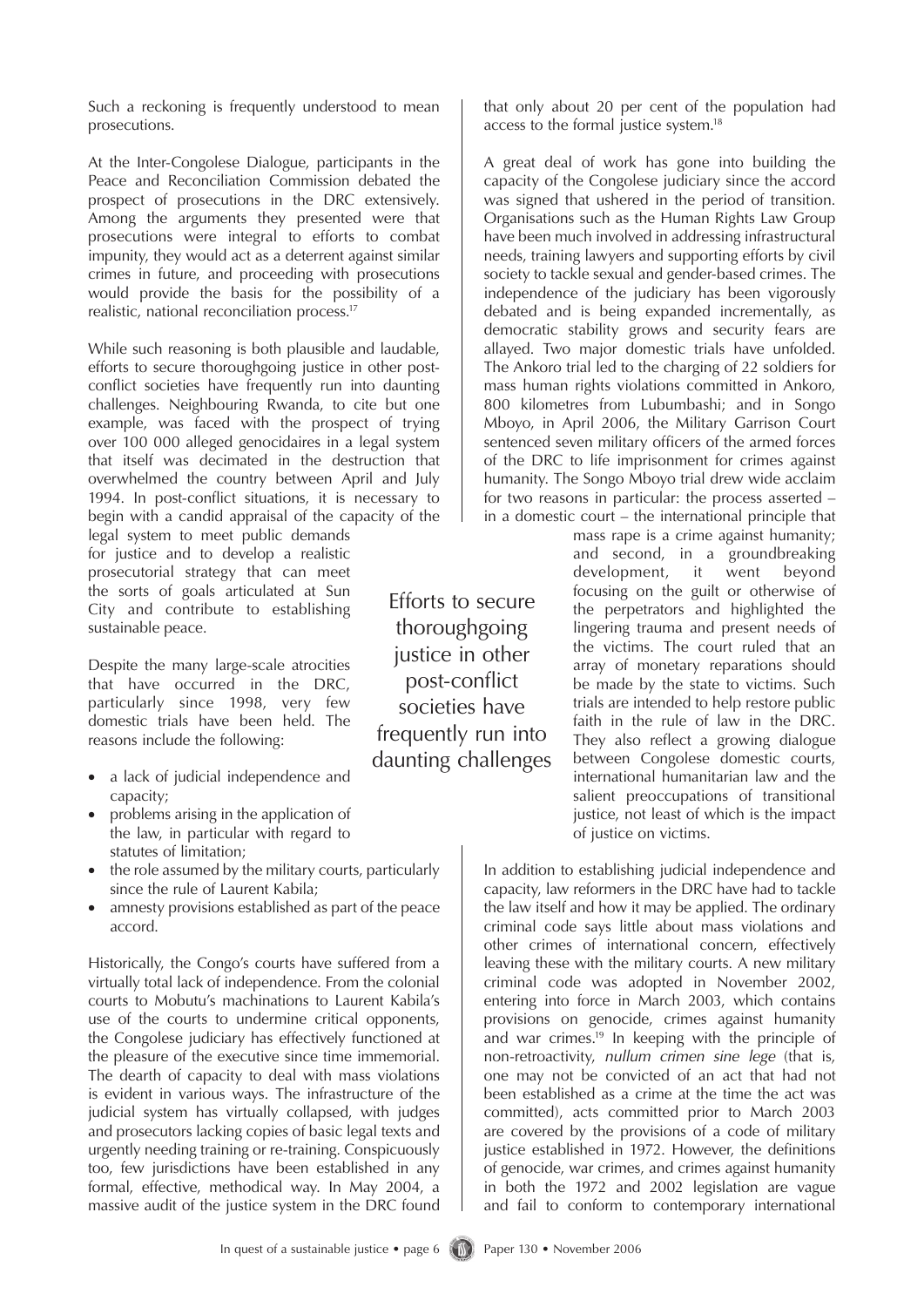formulations. For example, Article 173 of the current military code defines war crimes as "all violations of the laws of the Republic committed during the war and not legal according to the laws and customs of war". Harmonising local definitions with internationally accepted formulations remains a pressing task, as does a revision of the ordinary civilian criminal code to include mass violations.

As a signatory to an array of international treaties and agreements, Congolese courts are in a position to directly apply the provisions of international law as well as to draw on international formulations of certain crimes.20 Moreover, the DRC's legal system is such that international treaties and agreements are automatically incorporated into domestic law, and no explicit act of incorporation is needed. However, it would appear that Congolese judges remain loathe to apply the international treaties without specific, explicit acts of incorporation.

One further option in the application of the law would be to prosecute suspects for underlying crimes rather

than the larger systemic crimes with which international law is concerned. The accused would therefore be tried for assault, rape, murder and other crimes covered by the criminal code rather than war crimes or crimes against humanity. The chief advantage of this option is that it would assert the criminality of such acts and so, to some extent, provide victims a measure of vindication.

Reducing the focus of the trials to underlying crimes would hold numerous risks, however, not least that of obscuring the systemic character of the crimes, concealing those who held command

responsibility by focusing on isolated individuals, and failing to account for the pervasiveness of the abuses. The truth-seeking potential of a prosecutorial process would thus be little exploited.

A further problem in prosecuting underlying crimes pertains to the statute of limitations. Specifically, according to Article 24 of the criminal code, legal proceedings on crimes with a jail term of more than five years must begin within a period of ten years. Such limitations are extremely problematical in situations of war or repression, in the midst of which it is often impossible or hazardous to attempt prosecutions. While violations of international humanitarian law are increasingly being exempt from statutes of limitations established in domestic jurisdictions, contemporary efforts are under way in several post-conflict societies, most notably Argentina, to overcome statute of limitations restrictions pertaining to periods when it was unrealistic to expect victims to pursue legal

A clear policy is yet to be formulated in the Congolese parliament on the question of amnesty

proceedings. In the DRC, it may be useful for courts to extend the statute of limitations or even suspend its application until such time as the threat of renewed fighting is a thing of the past and the Congolese legal system, as well as public confidence in it, is established.

Another problem for domestic prosecutions in the DRC is the extraordinary role occupied by the military courts. Although the jurisdiction of military courts is usually understood to be restricted to the disciplining of soldiers for military offences, military courts in the Congo, throughout history, have been invested with vast powers. Laurent Kabila's *Cour d'Ordre Militaire*<sup>21</sup> achieved particular notoriety for its brutal suppression of political opposition.<sup>22</sup>

Under pressure to normalise DRC legislation, the transitional government has engaged in a sweeping reform of the system generally and of the role of the military courts in particular. Integral to this effort has been an acknowledgement that military courts enjoy little statutory independence and that, as the

DRC moves towards democracy, their jurisdiction should therefore be made to harmonise with international norms. The reforms were promulgated on 18 November 2002 (Law no 023/2002 of 18 November 2002). The *Cour d'Ordre Militaire* established under Kabila the Elder was disbanded in 2004. Yet the military courts still enjoy significant jurisdiction over international crimes – as is evident in the trials held at Ankoro and at Songo Mboyo. It is envisaged that, in time, as the provisions of the Rome Statute are fully implemented in the post-transitional period, all crimes will be tried in civilian courts.

One particular problem still to be fully confronted was an amnesty agreed upon during the Sun City negotiations for acts of war, political crimes and crimes of opinion. A presidential decree was adopted on 15 April 2003, in conformity with the Pretoria Agreement and the constitution.<sup>23</sup> stating that:

Pending adoption of an amnesty law by the National Assembly and its promulgation, all acts of war, political crimes and crimes of opinion committed during the period from 2 August 1998 to 4 April 2003 are provisionally amnestied, excluding war crimes, genocide and crimes against humanity.<sup>24</sup>

A clear policy is yet to be formulated in the Congolese parliament on the question of amnesty. This remains a salient priority in the post-transitional dispensation. Nonetheless, it will be impossible to prosecute all or even most perpetrators, and a 'de facto amnesty'

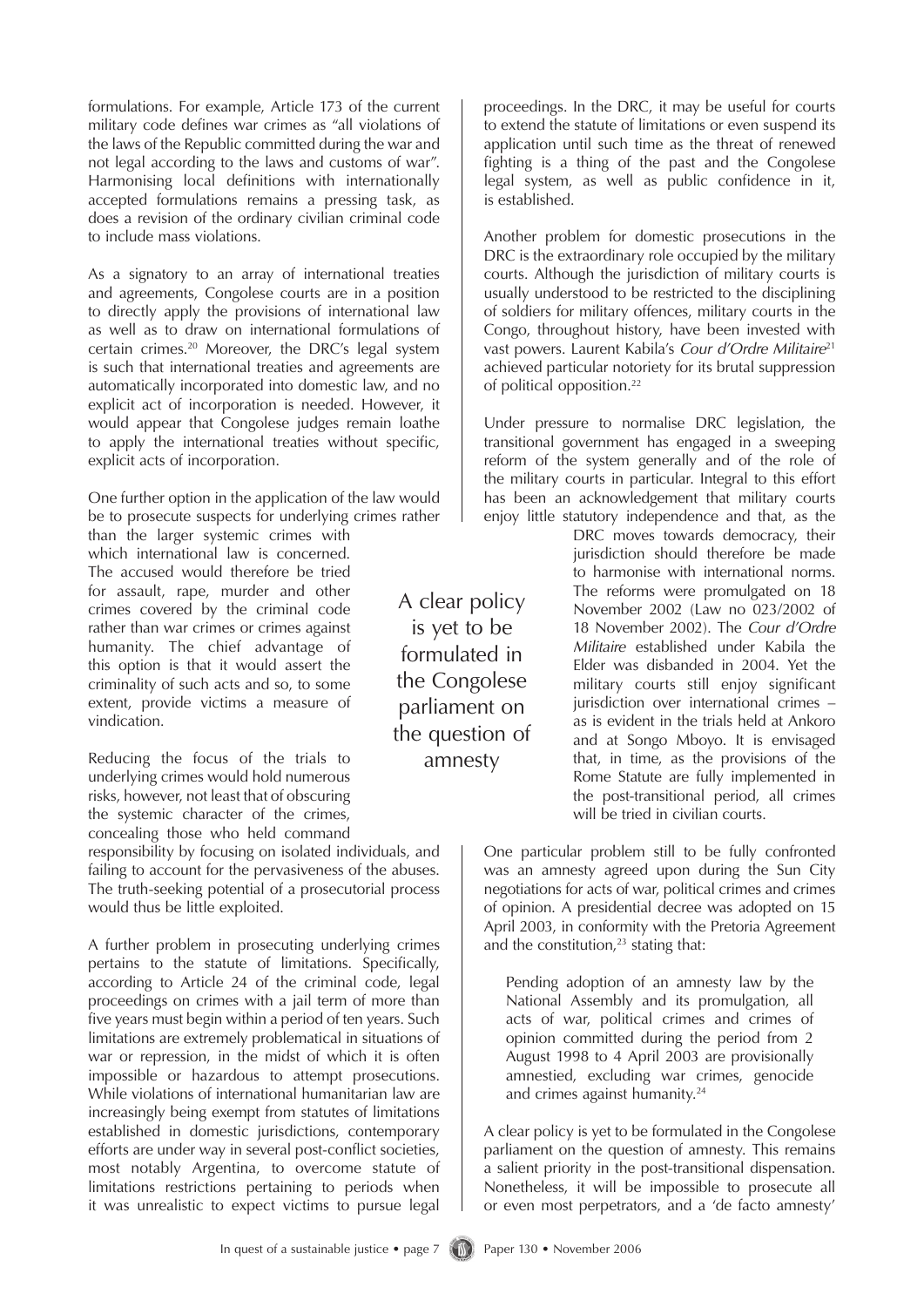is inevitable.<sup>25</sup> A nuanced strategy is going to be needed that combines several interests, not least the public's demands for accountability, the courts' need to re-establish the rule of law, the victims' needs to have lingering trauma and loss redressed, the armed services' ability to apprehend mass criminals, and the nation's need to begin to move on.

In other words, prosecutions are, inevitably, going to be somewhat selective. What will be crucial in holding the nation together is not whether all crimes are uncovered and punished, but whether the process of establishing criteria for the selection manages to draw the nation together. The detail of such criteria could easily form the subject of a further study; suffice it to note here a few principles that may help inform such discussion:

- Target those most responsible for mass violations, such as public officials, military officers and others involved in orchestrating crimes; while this would risk appearing to condone or at least declare negligible the crimes of less notorious criminals, it would reflect the nation's commitment to breaking patterns of abuse at the root.
- Pursue cases where evidence is readily available and ample and conviction is likely.
- Prioritise recidivism, again, in an attempt to tackle patterns of abuses.

It is widely accepted that the chief avenue for the pursuit of prosecutions in any post-conflict society should be the domestic courts: 'On principle, it should remain the rule that national courts have jurisdiction, because any lasting solution must come from the nation itself.'26 Domestic prosecutions

and the reforms usually needed to make them feasible are an integral part of the reconstruction process, giving public vindication to victims and restoring trust in public institutions. Given the magnitude of the challenges and the lingering volatility of the situation in the DRC, however, intervention by international justice mechanisms is obviously crucial. At Sun City and elsewhere, demands have been articulated for an ad hoc international criminal tribunal of the sort established for Rwanda and the former Yugoslavia (ICTR and ICTY respectively). Given the costs involved in these tribunals, as well as their seemingly limited efficiency in dealing with mass crimes, the United Nations (UN) has become somewhat unwilling to establish any further ad hoc tribunals. Moreover, it was hoped that the establishment in 2002 of the International Criminal Court (ICC) as a permanent institution would supplant the work of the ad hoc tribunals. Unsurprisingly, perhaps, the ICC's first arrest was in the Congo.

What will be crucial is not whether all crimes are uncovered and punished, but whether the process manages to draw the nation together

## **International prosecutions: The International Criminal Court**

After years of preliminary meetings, the Rome Statute was adopted by 120 nations in 1998, establishing the possibility of a permanent, international criminal court. As momentum built, the minimum of 60 states ratified the statute, and in July 2002 the ICC was formally founded. It currently has jurisdiction over three crimes: genocide, war crimes and crimes against humanity. A fourth, aggression, is to be added in due course. The principle of complementarity guides the work of the ICC, meaning that the court undertakes investigations and prosecutions only when states are unable or unwilling to do so themselves. Moreover, the ICC may intervene only if the crime occurred in a state that is a party to the Rome Statute (the principle of territoriality) or in which the suspect is a national of a state that is party to the statute (the principle of nationality). These conditions may be waived if a situation is referred to the ICC Prosecutor by the Security Council, according to Article 13 of the Rome Statute referrals.

> On 19 March 2006 the ICC made its first arrest, apprehending and charging a Congolese militia leader in Ituri province, Thomas Lubanga, with three counts of war crimes involving forcibly recruiting children and forcing them to take part in armed hostilities. The intervention was made possible by President Kabila's March 2004 referral of the situation to the ICC, and the arrest was the culmination of efforts by a multinational team led by Chief Prosecutor Luis Moreno-Ocampo to identify and apprehend those most responsible for atrocities in Ituri province.

Against fears that such intervention could escalate the conflict, the arrest of Lubanga had a settling effect, inhibiting similar activities by other warlords and bringing some respite to the traumatised communities of north-eastern DRC. Public response, both in the Congo and abroad, has been enthusiastic and demand for similar arrests is prolific. Following the arrest, the ICTJ issued a press statement to the effect that:

… much more must be done to ensure justice for victims in that country … where countless others accused of war crimes continue to operate with impunity. The ICTJ express[es] the hope that this development is but the first step in a broader and more comprehensive prosecutorial strategy targeting the long list of those responsible for horrific abuses in one of the world's most deadly conflicts.<sup>27</sup>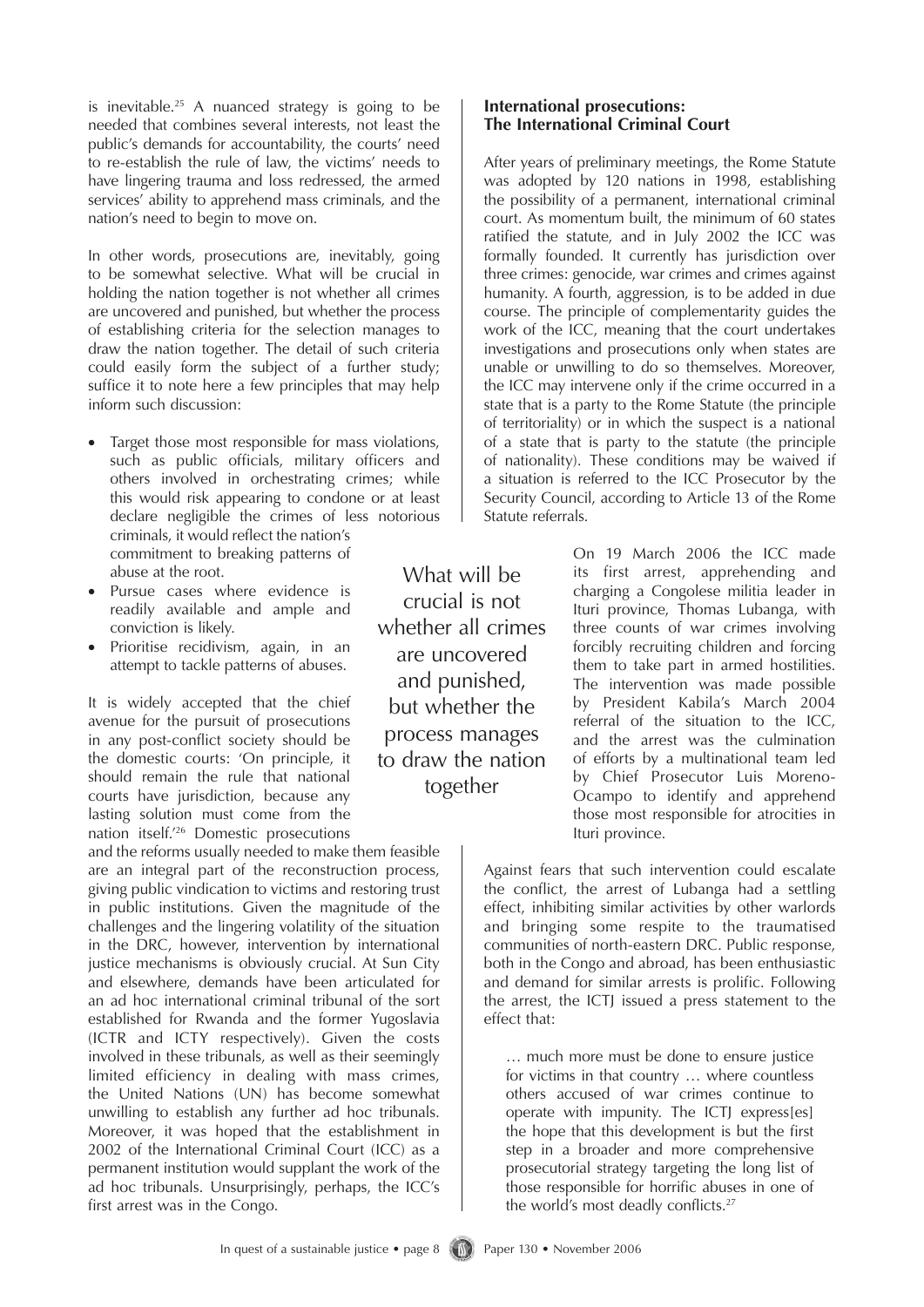While the ICC's intervention has been widely welcomed, it is crucial that this first success should be consolidated into strategic thinking about how best to proceed in a situation that remains extremely volatile. Among the challenges that remain are the following:

- the unrealistically high expectations among the Congolese population
- the need for a comprehensive prosecutorial strategy to replace sporadic interventions
- the relationship between the ICC and other transitional justice mechanisms.

While the principle of complementarity between domestic prosecutions and the work of the ICC is well established, myriad questions remain unresolved as to how domestic prosecutions, international prosecutions, and a national truth commission will relate to each other. Will there be sharing of information between domestic courts, the ICC and the truth commission? Will perpetrators be willing to participate in truth commission hearings if their testimony can incriminate them in the domestic courts or at the ICC? What of the many who are both perpetrator and victim? How can they present their stories, replete with intimate complexity and inevitable contradictions, under threat of prosecution? What role is possible for reconciliation if truth recovery is inextricably linked to the threat of prosecutions? Even greater than the challenge of prosecutions in the Congo has been that of creating conditions in which processes of truthseeking and truth-telling can unfold. Whereas the domestic courts have managed to prosecute only a few cases of mass violations in which the evidence has been overwhelming, the nation's truth and reconciliation commission has, thus far, abandoned truth recovery as the basis for reconciliation. As such, it has failed to produce a framework for national reconciliation within which prosecutions and an array of other justice initiatives, including memorialisation and reparations, can contribute to the overarching goal of thoroughgoing peace.

### **The Truth and Reconciliation Commission: truth delayed as justice denied**

The Congolese Truth and Reconciliation Commission, the CVR, was established in the course of negotiations, as noted above, as one of five transitional institutions. Much was asked of it and the mandate it was given included the following:

- to investigate all political crimes and human rights abuses that occurred in the country from independence on 30 June 1960 to the end of the transition
- to investigate and hear testimonies from citizens
- to investigate crimes and human rights abuses committed by individuals who have enjoyed official immunity
- to investigate violations committed by foreigners or in foreign countries that linked to Congolese conflicts
- to take necessary measures to provide reparations to victims.

From the outset, the CVR has battled. Its work has chiefly involved pacifying traumatised communities. It has yet to begin any truth-seeking process and appears to have barely glimpsed the role that truth recovery could play in transforming relations in the DRC – helping survivors of past abuses gain closure, creating opportunities for perpetrators to acknowledge their actions, entrenching the rule of law and initiating a shared national process. Among the problems have been the following:

- *Composition*: The plenary comprises political appointees nominated by the parties to the accord. The result has been a commission that includes members alleged to have themselves been involved in human rights abuses. Suspicion is rife that they are in the commission to protect themselves and the interests of their political group rather than to advance impartial truth seeking processes.
- *Budget deficiencies*: In part these are the result of funders' refusal to support a commission that holds alleged perpetrators.
- *Lack of credibility among the Congolese public*: Many members of the public have asked how victims could be expected to appear before a commission that contains figures who are part of networks implicated in atrocities.
- *Leadership*: in addressing these issues head-on and enabling the commission to do its work.

In short, the CVR has failed to present itself as an independent, credible institution. Its predilection for reconciliation without a thoroughgoing, managed truth-seeking process has left the CVR being viewed, in the words of Congolese activist Joseph Yav Katshung, as essentially about "truth omission and pacification."

Currently, the commission as it existed during the transitional period is fighting to have its tenure extended beyond the second round of presidential elections. Given that the CVR has failed over several years to establish its credentials, capacity or commitment to truth recovery, it may be preferable for the post-transitional government to disband the current commission and institute an entirely new initiative that begins with a comprehensive consultation process designed to draw the Congolese public into the process.

### **Conclusion: Prospects for transitional justice and its links with human security**

While the Congolese transition has ushered in a variety of extraordinary initiatives that together have

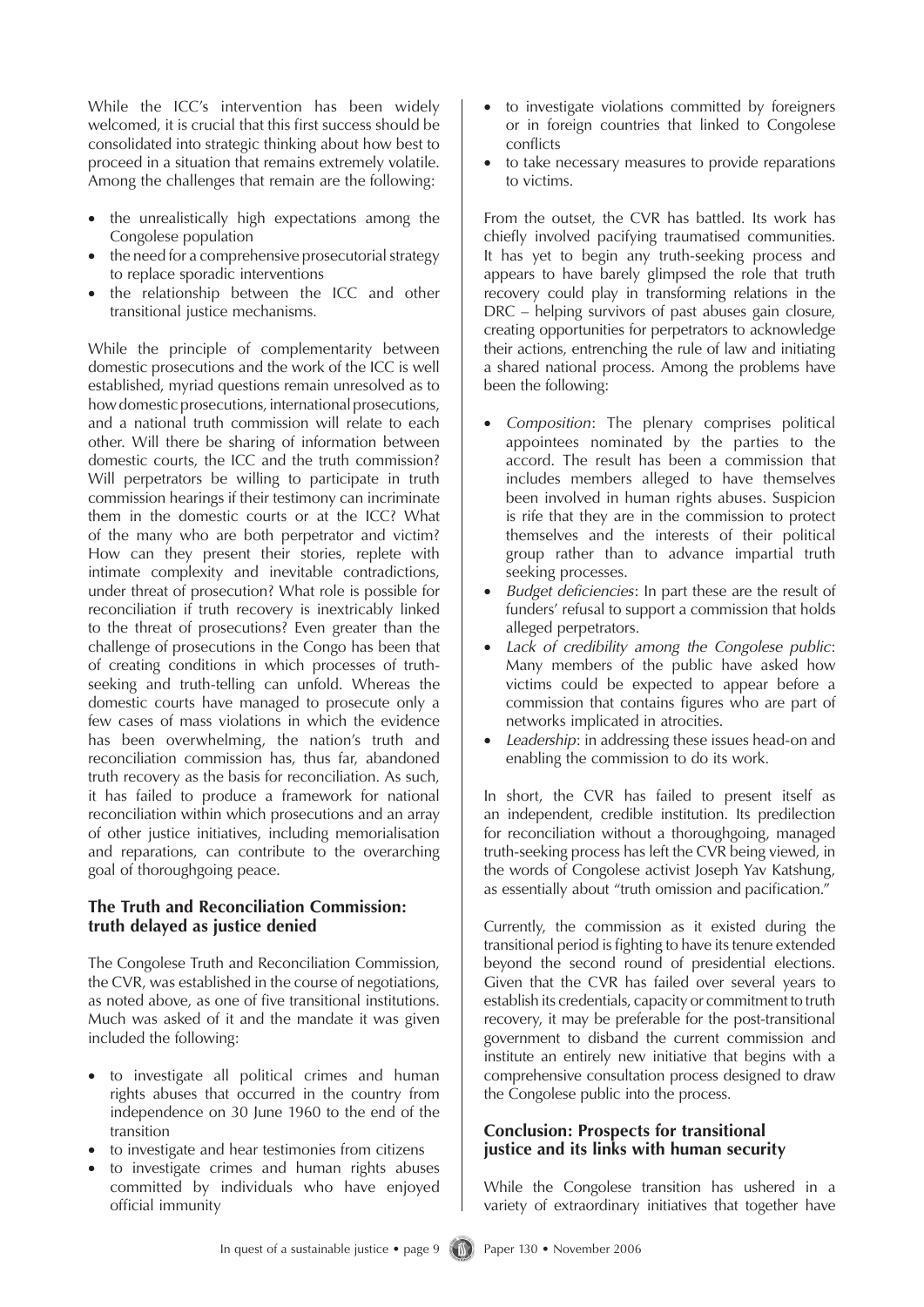led to a first round, at least, of successful elections, the systematic transformation of conflictual relations central to any vision of transitional justice is a long way off. Known perpetrators circulate freely among the population. Some occupy public office. $28$  Victims nurse their pains privately, with many still longing for a reckoning of some kind. Groundbreaking prosecutions have been made, as we have noted, but the cases that have been tackled are few. Similarly, the formal transition is virtually over, but the truth-seeking process expected of the CVR is yet to begin. Mixed in with the relief, the hope and the sheer novelty of the transition, one may sense above all a waiting among everyday Congolese people: a watchfulness, a restraint, an ambivalence toward internationally driven initiatives, a circumspection towards neighbours with whom they will have to live when the present, internationally bolstered security is over.

Much is being done. Much more can be and needs to be if the people of the DRC, with history against them, are to live in freedom from fear and want. In this effort, developing a thoroughgoing, strategically sequenced

transitional justice framework is crucial. Numerous circumstantial obstacles and dilemmas remain. Among them, the following are perhaps most salient:

- Sporadic violence and continuing insecurity, particularly in the provinces along the eastern borders.
- Many thousands of fighters who have not joined the formal demobilisation and reintegration process and pose an ongoing threat to those they victimised as well as to comrades who may wish to participate in a truth-telling process.
- Lack of capacity in the armed forces to enforce court orders, whether to apprehend alleged criminals or to provide security for the truth commission hearings.
- Lack of political will among the Congolese political elite to engage in any process of truth recovery, accountability, reparations, or vetting procedures.
- Regional factors, including the risk of re-escalating conflict if atrocities committed by foreign troops on Congolese soil are confronted.
- Devastated infrastructure, logistical incapacity, and a general state of underdevelopment.
- Fear of re-escalation and specifically of a backlash if prosecutions or other accountability mechanisms are pursued too aggressively.

The list of obstacles could easily continue. By most accounts, transitional justice efforts during the transitional period were, at best, precipitous and ambiguous but promising still; at worst, they were an outright failure chequered by a few isolated successes. As the DRC embraces life beyond the formal transition

and debates the mechanisms it will need to establish as it seeks to make its transition sustainable, it can be expected that the demand for justice will grow. At the same time, the difficulties involved in obtaining that justice, given the present circumstances of human insecurity, will, inevitably, become painfully evident. A strategically constructed combination will be needed that both fights against any watered down version of justice and is also sensitive to the risks of excessive zeal in pursuing retributive justice.

In this context, an interval of opportunity may again open for a thoroughgoing dialogue about transitional justice in the Congo. If so, it will be a moment in which to build national consensus around imagining transformative options. It will be a moment in which, this time, to draw the nation into the process and have the nation define that process. It will be a moment, to draw on the words of Hannah Arendt, "determined by things which are no longer and which are not yet".29 Such a moment, notes Arendt, holds the possibility of truth.

#### **Acknowledgements**

Principle sources for this study include *A first few steps: the long road to a just peace in the Democratic Republic of the Congo* (an occasional paper by the ICTJ*,* which inter alia provides an extremely useful examination of the state of the legal system in the DRC at the time of publication in late 2004; *Transitional justice and human security* (edited by Alex Boraine and Sue Valentine) (proceedings of an ICTJ/JICA conference in Cape Town in early 2005); *A strategic conflict analysis for the Great Lakes Region*: an analysis of the conflict in the DRC (Swedish International

Development Agency (SIDA));'The relationship between the International Criminal Court and truth commissions: some thoughts on how to build a bridge across retributive and restorative justice' by Joseph Yav Katshung;<sup>30</sup> 'The DRC elections, reconciliation, and justice' by Theodore Kasongo Kamwimbi (*Pambazuka News*); an article I co-published with Kamwimbi in the German magazine *Der Überblick* in June 2006; and ample research and fieldwork I was privileged to conduct as part of my work with the IJR between 2001 and 2005. Some of that has found form in publications, the most useful of which for present purposes has been *Building nations: transitional justice in the African Great Lakes Region*. 31

#### **Notes**

1 These initiatives are discussed in, among others, the situation reports by the Institute for Security Studies. Among the more recent are Democratic Republic

A combination that both fights a watered down version of justice, and is sensitive to excessive zeal, is needed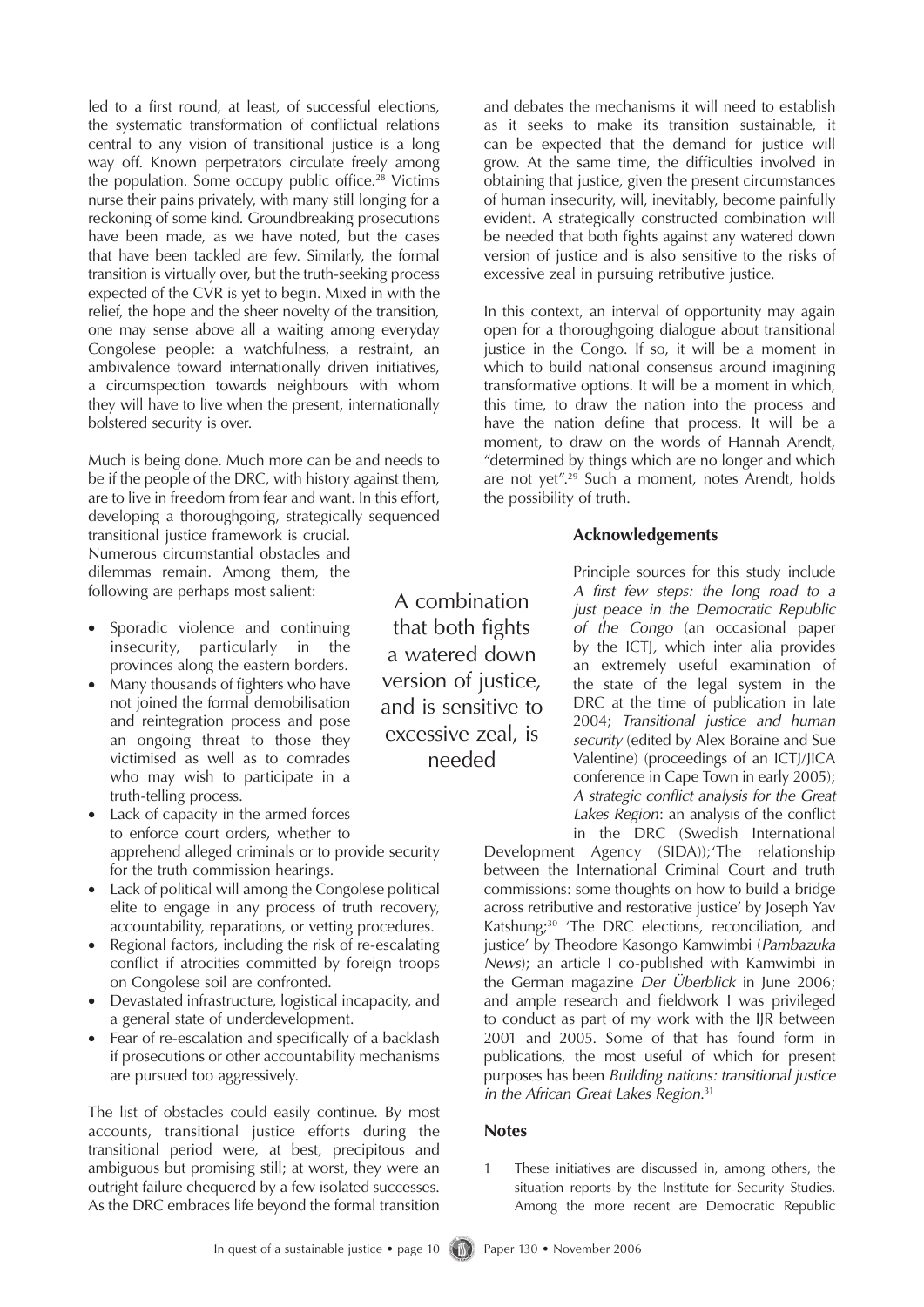of Congo update: a second round of elections? (16 August 2006), The impact of slow military reform on the transition process in the DRC, Stephanie Wolters and Henri Boshoff (10 July 2006), and Update on the status of army integration in the DRC, Henri Boshoff (2 September 2005)(accessed 7 November 2006).

- 2 F Borello, *A first few steps: The long road to a just peace in the Democratic Republic of the Congo.* October 2004, p 15. Available online at <www.ictj.org/images/ content/1/1/115.pdf> (accessed 14 November 2006).
- 3 Borello, *A first few steps,* p 15.
- 4 A Boraine and S Valentine (eds), *Transitional justice and human security.* Cape Town: International Center for Transitional Justice, 2006, p 30.
- 5 See A Hochschild, *King Leopold's ghost: A story of greed, terror, and heroism in colonial Africa* (Boston: Houghton Mifflin, 1998) for a detailed history of Leopold II's rule in the Congo.
- 6 Swedish International Development Agency, Conflict analysis: Democratic Republic of the Congo, in A strategic conflict analysis for the Great Lakes region, SIDA article # SIDA3689en, 2004, pp 159. Online at <www.sida.se/?d=118&a=3140&language=en\_US> (accessed 14 November 2006).
- 7 W Hartung and B Moix, Deadly legacy: U.S. arms to Africa and the Congo war, New York: World Policy Institute, January 2000, <http://www.worldpolicy.org/ projects/arms/> (accessed 7 November 2006).
- 8 T Savage, The Democratic Republic of the Congo: Inchoate transition, interlocking conflicts, in E Doxtader and C Villa-Vicencio (eds), *Through fire with water: Understanding the roots of division and assessing the potential for reconciliation in Africa – 15 case studies*, Cape Town: David Philip, 2002, p 42.
- 9 SIDA, A strategic conflict analysis, p 163.
- 10 International Crisis Group, Africa's seven nation war, in ICG Democratic Republic of the Congo report No 4, 21 May 1999: ii. Online at <www-sul.stanford.edu/depts/ ssrg/africa/zaire.html> (accessed 14 November 2006).
- 11 Reports on human rights violations during the war are plentiful and I cite only a few here. The UN Special Rapporteur for the DRC, Iulia Motoc, consistently reported abuses in territories held both by government and by rebels throughout the conflict (available at <www.unhchr.ch/html/menu2/7/a/mcon.htm> (accessed 7 November 2006). The investigations of MONUC into human rights abuses are reflected in the periodic reports of the Secretary-General to the Security Council, <www.un.org/documents/repsc. htm> (accessed 7 November 2006)). Among the most notable publications by international organisations are Human Rights Watch's, War crimes in Kisangani: The response of Rwandan-backed rebels to the May 2002 mutiny, <reliefweb.int/rw/rwb.nsf/AllDocsByUNID/ ed57e73b3472cbd9c1256c1a0050...>(August 2002). The same organisation's report on sexual violence in the eastern provinces, The war within the war (June 2002), <www.hrw.org/reports/2002/drc/Congo0602- 04.htm>, and Amnesty International's inquiry into violations committed in Ituri, Our brothers who help

kill us (April 2003), <web.amnesty.org/library/Index/  $ENGAFR620102003?open&of=ENG-UGA>$ accessed 14 November 2006). At great personal risk, numerous Congolese grassroots organisations reported violations of human rights, among them, Groupe Lotus in Kisangani, the Héritiers de la Justice and the Initiative Congolaise pour la Justice et la Paix in Bukavu, the ASADHO/Katanga in Lubumbashi (and ASADHO elsewhere), and Justice Plus in Bunia.

- 12 In April 2001, a UN inquiry found that Rwanda, Uganda and Burundi were systematically plundering the DRC's mineral resources. See United Nations Security Council, Report of the Security Council mission to the Great Lakes region, 15–26 May 2001, S/2001/521, <http://www.un.org/Docs/sc/missionreports.html>.
- 13 M Meredith, *The state of Africa: A history of fifty years of independence*, London: Free Press, 2005, p 540.
- 14 B Coghlan, R J Brennan, P Ngoy et al, Mortality in the Democratic Republic of Congo: a nationwide survey, *Lancet* 2006;367:44-51, <www.thelancet.com>, and accessible through the online resources of the International Rescue Committee's website at <http:// www.theirc.org/resources/library.html> (accessed 7 November 2006).
- 15 See T Turner, 'War in the Congo', *Foreign Policy In Focus,* 5(10)(April 2000), <http://www.foreignpolicyinfocus.org/briefs/vol5/v5n10congo.html> for a detailed discussion of the various military forces in the Congo from 1998 (accessed 7 November 2006).
- 16 Interview exclusively given to SAFM, broadcast 29 October 2006.
- 17 Available at <www.drcpeace.org> (accessed 7 November 2006).
- 18 The *Audit organisationnel du secteur de la justice en RDC* (Rapport d'Etat des Lieux, Synthèse, May 2004).
- 19 Law no 024/2002. Articles 161–175 incriminate international crimes.
- 20 The DRC has either ratified or acceded to, among others, the International Covenant on Civil and Political Rights, the Convention against Racial Discrimination, the Convention on Discrimination Against Women, the Convention on the Rights of the Child and its Optional Protocol on the Involvement of Children in Armed Conflict, the Convention against Torture, the Genocide Convention and the Geneva Conventions and both of their Protocols, and the Rome Statute of the International Criminal Court.
- 21 Decree No 019 of 23 August 1997.
- 22 Report of the UN Special Rapporteur for the DRC, E/CN.4/2003/43, 15 April 2003, <www.unog.ch/ news2/documents/newsen/cn0358e.htm> (accessed 14 November 2006).
- 23 Section III, point 8 of the Agreement and Article 199 of the Constitution.
- 24 Presidential Decree no 03-001 of 15 April 2003, on amnesty for acts of war, political crimes, and crimes of opinion, Article 1, as cited in Borello, p 23.
- 25 In J Sarkin, *Carrots and sticks: The TRC and the South African amnesty process*, Antwerp-Oxford: Intersentia, 2004.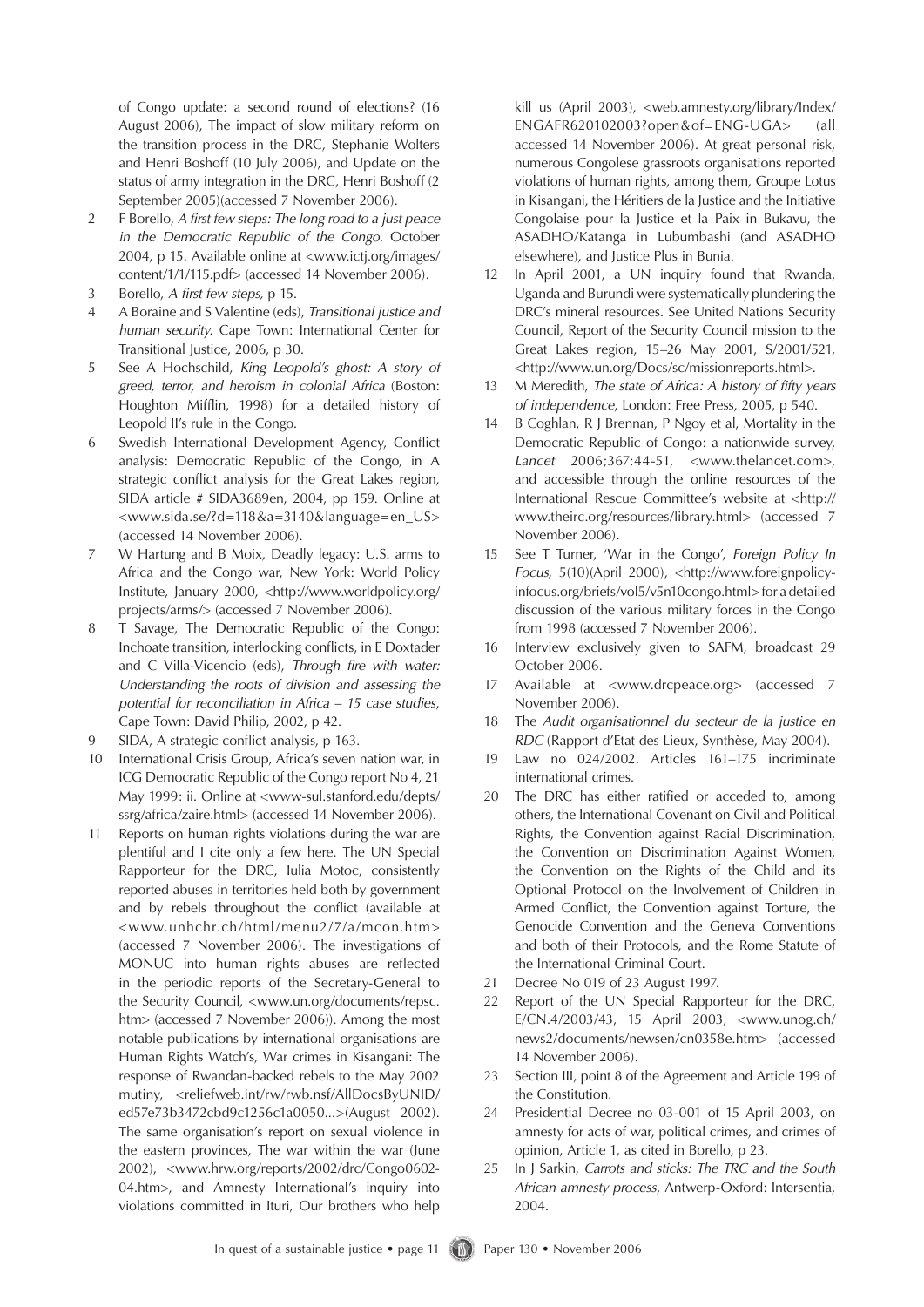- 26 Final report on 'Question of the impunity of perpetrators of human rights violations (civil and political)', prepared by Louis Joinet for the Commission on Human Rights, E/CN.4/Sub.2/1997/20, 26 June 1997, paragraph 28 < hri.ca/**...**/documentation/ subcommission/e-cn4-sub2-1997-28.htm> (accessed 14 November 2006).
- 27 ICTJ, Congolese militia leader arrested and transferred to the ICC: A positive development but further steps toward accountability in the DRC needed <www. ictj.org/images/content/5/3/537.pdf> (accessed 10 October 2006).
- 28 In early 2005, to cite but one example, four suspected human rights abusers were appointed to serve as generals in the army.
- 29 H Arendt. *Between past and future: eight exercises in political thought*. New York: Viking, 1968, p 9.
- 30 <w w w.lawandsociet ysummerinstitutes.org / workshop06/participants/joseph.htm> (accessed 20 November 2006).
- 31 C Villa-Vicencio, T Savage and P Nantulya, *Building nations: transitional justice in the African Great Lakes Region,* Cape Town: Institute for Justice and Reconciliation, 2006.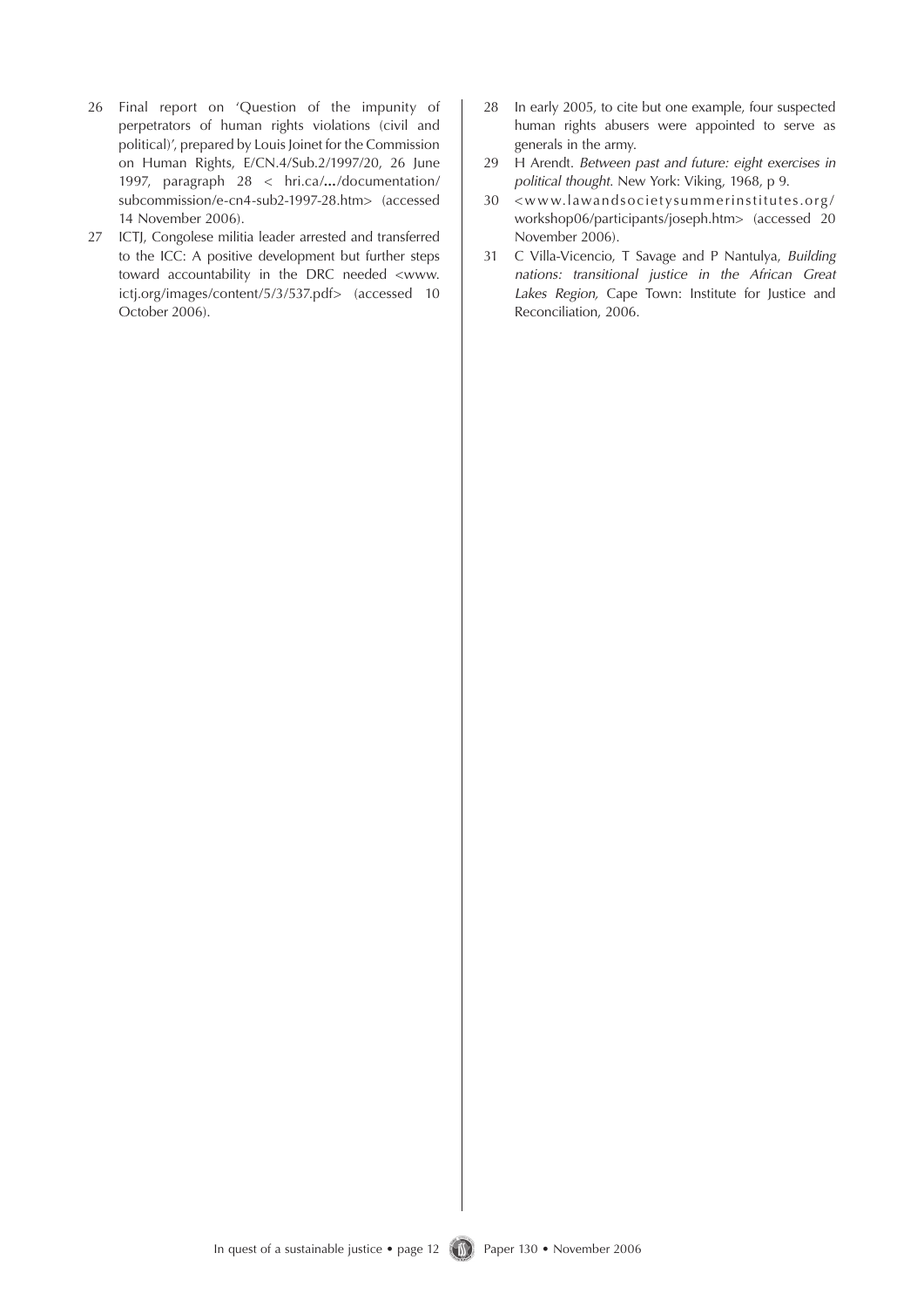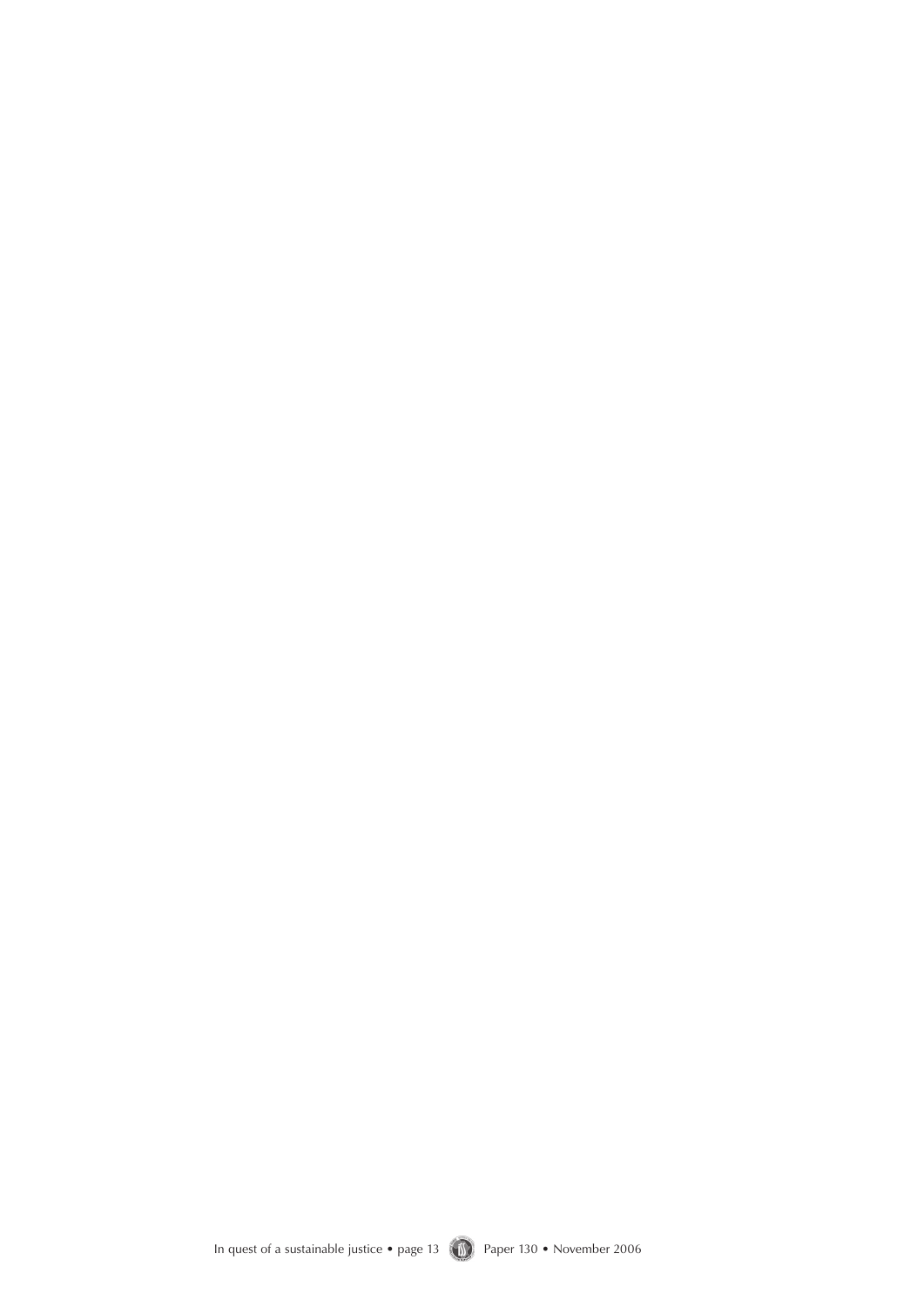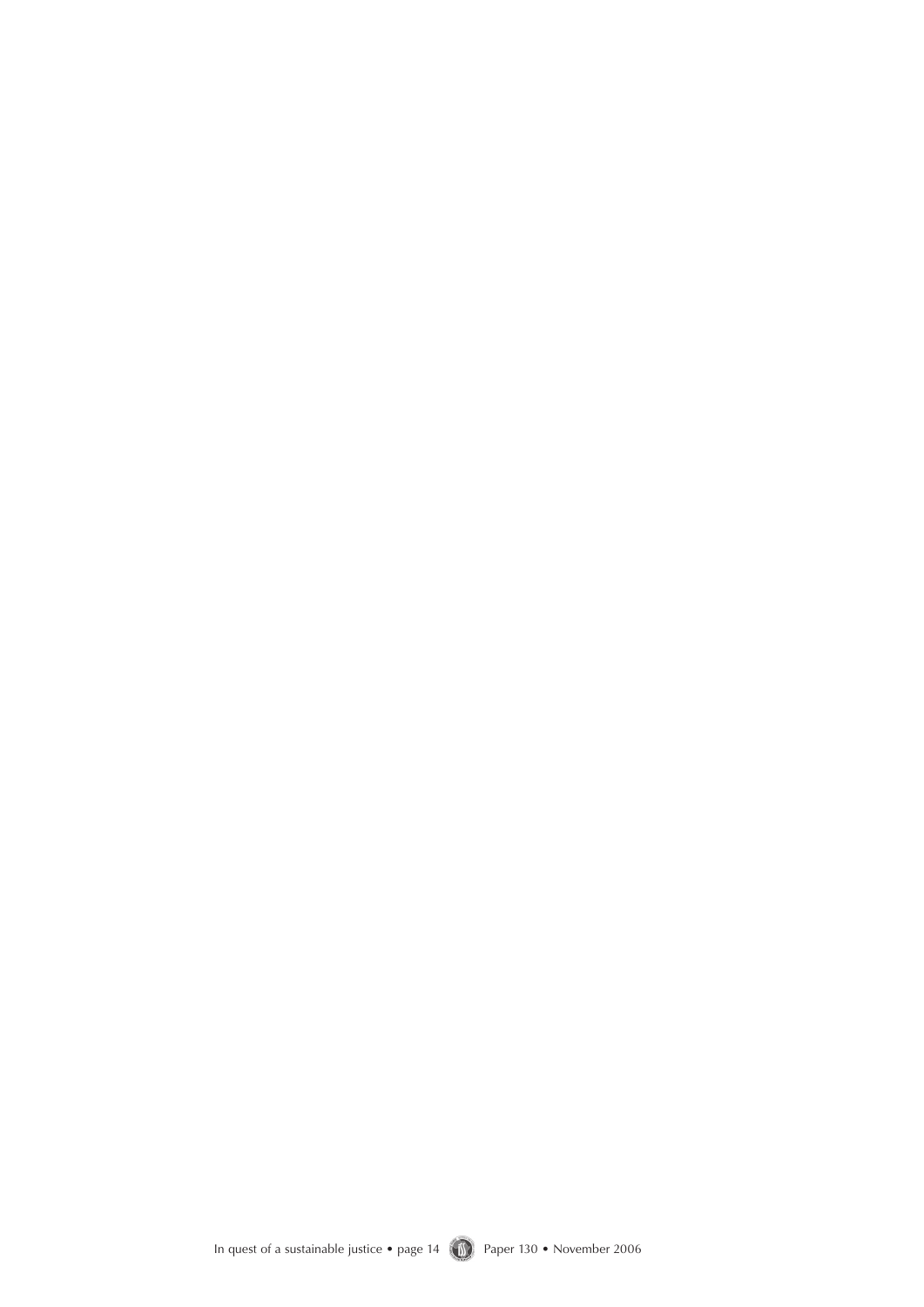# **Subscription to ISS Papers**

If you would like to subscribe to ISS Paper series, please complete the form below and return it to the ISS with a cheque, or a postal/money order for the correct amount, made payable to the **Institute for Security Studies** (marked not transferable).

Please note that credit card payments are also welcome. You can also deposit your payment into the following bank account, quoting the invoice number and the following reference: PUBSPAY.

**ISS bank details:** ABSA, Brooklyn Court, Branch Code: 634156, Account number: 405 749 8921

| Title             | Surname                                                                                                                                                                                                                                                                                        | Initials    |                      |
|-------------------|------------------------------------------------------------------------------------------------------------------------------------------------------------------------------------------------------------------------------------------------------------------------------------------------|-------------|----------------------|
|                   |                                                                                                                                                                                                                                                                                                |             |                      |
| Organisation      |                                                                                                                                                                                                                                                                                                |             |                      |
| Position          |                                                                                                                                                                                                                                                                                                |             |                      |
| Postal<br>address |                                                                                                                                                                                                                                                                                                |             |                      |
|                   |                                                                                                                                                                                                                                                                                                | Postal Code |                      |
| Country           |                                                                                                                                                                                                                                                                                                |             |                      |
| Tel               | Fax                                                                                                                                                                                                                                                                                            | E-mail      |                      |
|                   | <b>ISS PAPERS SUBSCRIPTION 2006 - MIN 8 PER YEAR</b>                                                                                                                                                                                                                                           |             |                      |
| South Africa      | African countries*                                                                                                                                                                                                                                                                             |             | <b>International</b> |
| R 150.00          | US\$ 30.00                                                                                                                                                                                                                                                                                     |             | US\$ 40.00           |
|                   | Angola, Botswana, Burundi, Comores, Congo-Brazzaville, Democratic Republic of the Congo, Gabon, Kenya, Lesotho,<br>Madagascar, Malawi, Mauritius, Mozambique, Namibia, Reunion, Rwanda, Seychelles, Swaziland, Tanzania, Uganda,<br>Zambia, Zimbabwe (formerly African Postal Union countries) |             |                      |
|                   | Details of subscription rates for the African Security Review, ISS Monographs, SA Crime Quarterly                                                                                                                                                                                              |             |                      |